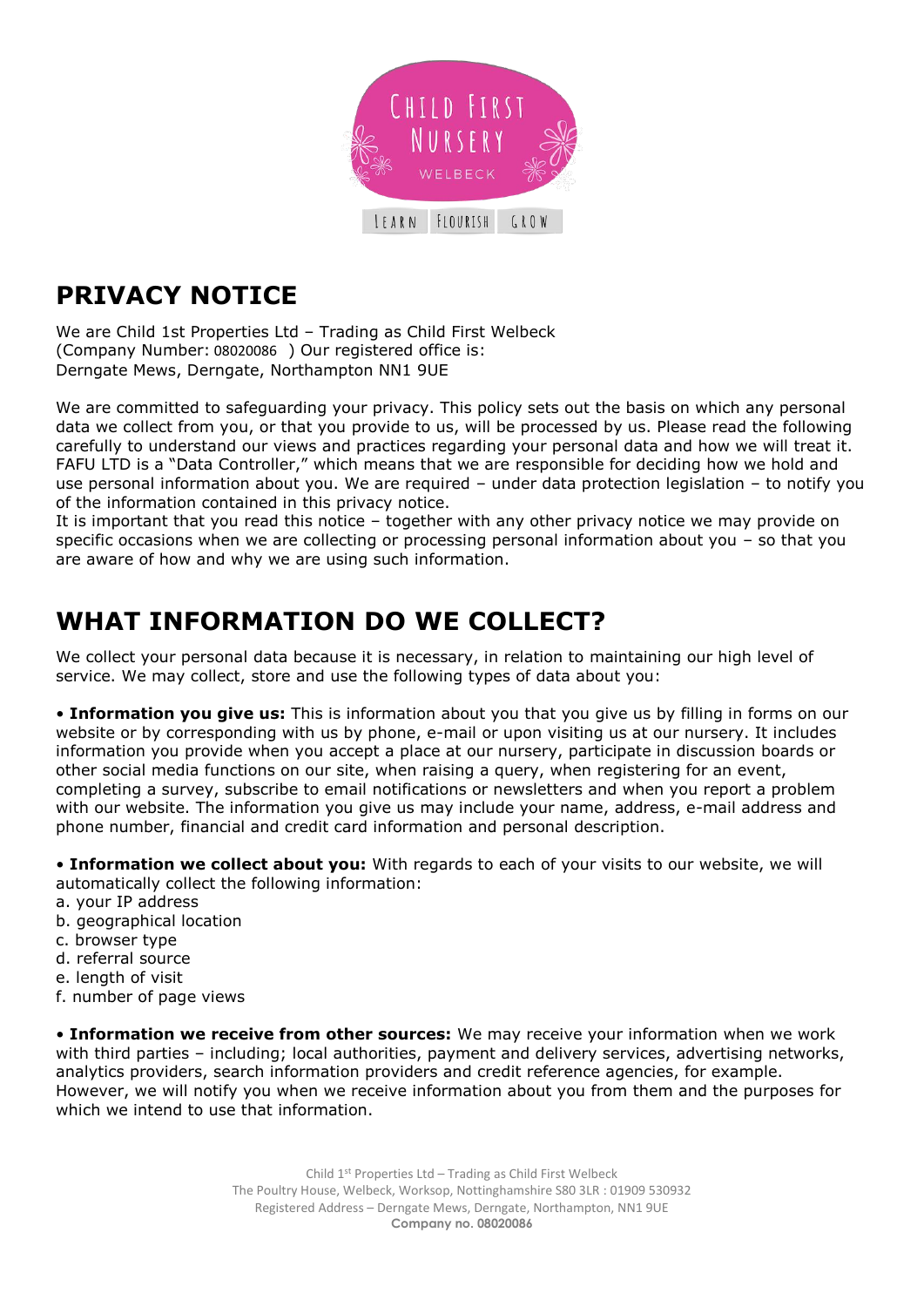

We do not collect any sensitive personal data about you, such as information about your race, political opinions or religious beliefs. In addition, we do not knowingly collect personal data from – or direct our content towards – those under the age of 16.

# **HOW DO WE USE YOUR PERSONAL DATA?**

Personal data submitted on our site will be used for the purposes specified in this privacy policy. We may use your personal data to:

• administer our site.

• carry out our obligations arising from any agreements entered in to between you and us and to provide you with the information that you request from us.

• provide you with information about other goods and services that we offer, which are similar to those that you have already enquired about or are certified for.

- send statements and invoices to you and collect payments from you.
- comply with our statutory and regulatory obligations.
- deal with enquiries and complaints made by or about you relating to our service.

Where you submit personal data for publication on our site, we will publish - and otherwise use - such data in accordance with the licence that you grant to us.

You can withdraw your consent to any marketing emails, at any time, simply by contacting Child First Welbeck on 01909 530932 or emailing ollie@fafunia.co.uk

#### **DISCLOSING YOUR PERSONAL DATA TO OTHERS**

We will not share your personal data with others, unless:

• we are under a duty to disclose or share your personal details in order to comply with any legal obligation, or in order to enforce or apply our rules.

• our business enters into a joint venture with, or is sold to or merged with, another business. We may then share your personal details with our new business partners or owners.

• we use third parties to carry out business activities and they require your personal details to do so. This may include analytics and search engine providers that assist us in the improvement and optimisation of our site.

• you have agreed to it being shared with third parties for relevant marketing activity, as per below. Where relevant, we will require that third parties follow our data protection and privacy policies and we will require that such third parties do not use your personal details for their own business purposes, without your prior consent.

#### **COOKIES**

Cookies are text files, placed on your computer to collect standard internet log information and visitor behaviour information. This information is used to track your use of a website and to compile statistical reports on website activity.

The Interactive Advertising Bureau (IAB) is an industry body that provides in-depth information about cookies. You can set your browser not to accept cookies and the IAB website tells you how to remove cookies from your browser. However, in a few cases, some elements of our website may not function if you do not permit cookies from your browser(s).

We automatically collect and store the following information about your visit to our site: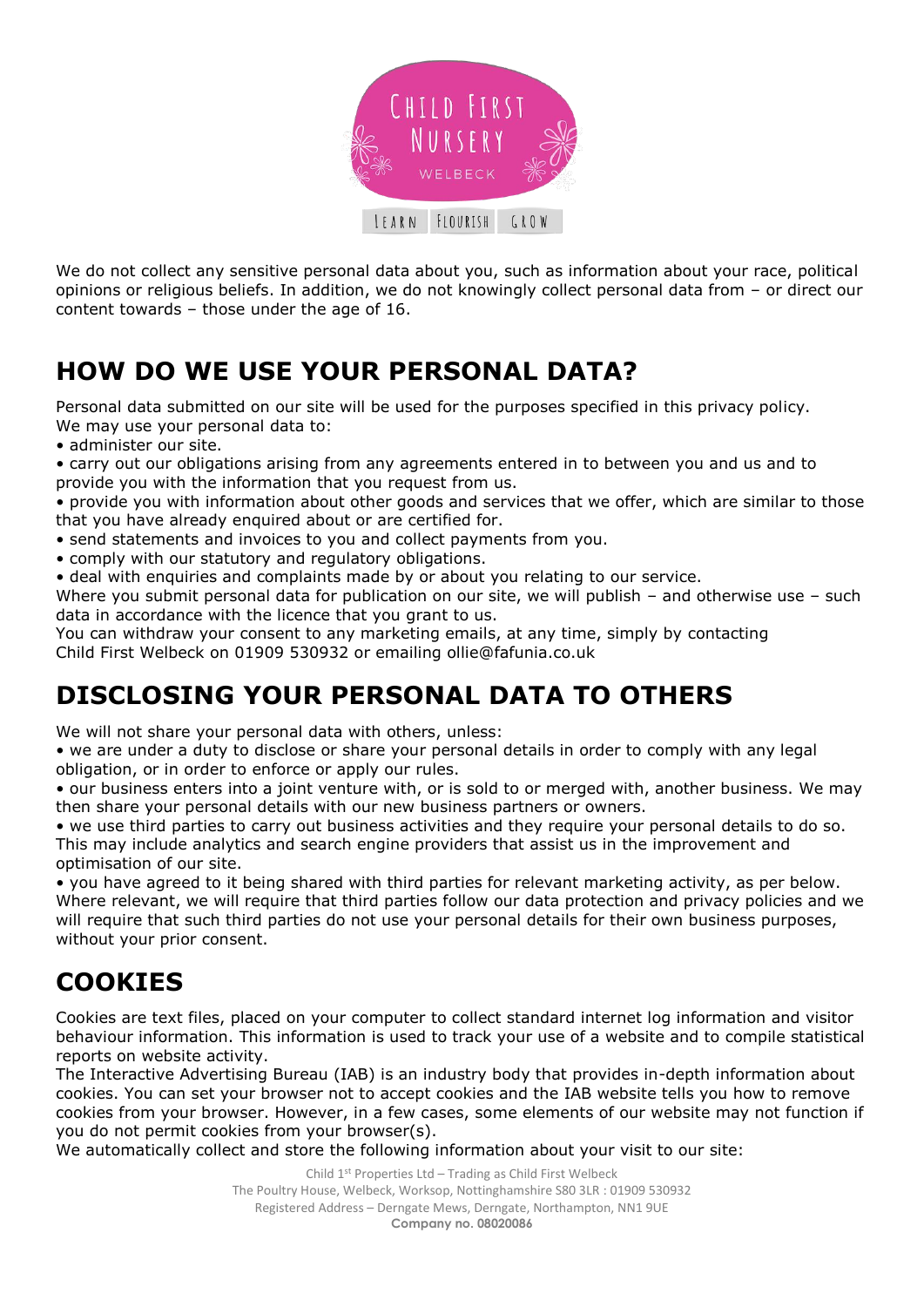

- the internet domain and IP address from where you access our site.
- the type of browser software and operating system used to access our site.
- the date and time that you access our site.
- the pages you enter, visit and exit from our website.
- if you linked to our site from another site, the address of that site.

The cookies we use are "analytical" cookies. They allow us to identify click stream patterns, to improve our site and to learn about the number of visitors to our site – as well as the types of technology that our visitors use.

We only use this information to ensure that our website stays compatible with a selection of browsers and systems and to ensure that our site appeals to a wide audience.

## **WHERE WE STORE YOUR PERSONAL DATA**

We store all of your personal details on a secure server, within the European Economic Area. We will take reasonable technical and organisational precautions to prevent the loss, misuse or alteration of your personal information.

Unfortunately, the transmission of information via the internet is not completely secure. Although we will do our best to protect your personal data, we cannot guarantee the security of your data transmitted to our site. As such, any transmission is at your own risk. Once we have received your information, we will use strict procedures and security features to try to prevent unauthorised access.

# **MARKETING**

You have the right to ask us not to process your personal data for marketing purposes. We will inform you – before collecting your data.

You can exercise your right to prevent such processing by checking certain boxes on the forms we use to collect your data and you can exercise the right – at any time – by contacting Tom Shea at Child First Welbeck or emailing using tom@fafunia.com

#### **HOW LONG DO WE KEEP YOUR PERSONAL DATA?**

We only keep your personal data for as long as is necessary to fulfil the purposes we collected it for, including for the purposes of satisfying any legal, accounting or reporting requirements.

To determine the appropriate retention period for personal data, we consider the amount, nature and sensitivity of the personal data, the potential risk of harm from unauthorised use or disclosure of your personal data, the purposes for which we process your personal data – and whether we can achieve those purposes through other means – and the applicable legal requirements.

## **HOW SECURE IS MY DATA?**

We have put in place appropriate security measures to prevent your personal information from being accidentally lost, used or accessed in an unauthorised way, altered or disclosed.

In addition, we limit access to your personal information to those employees, agents, and other third parties who have a business need to know. They will only process your personal information on our instructions and they are subject to a duty of confidentiality.

We have put in place procedures to deal with any suspected data security breach and will notify you and any applicable regulator of a suspected breach where we are legally required to do so.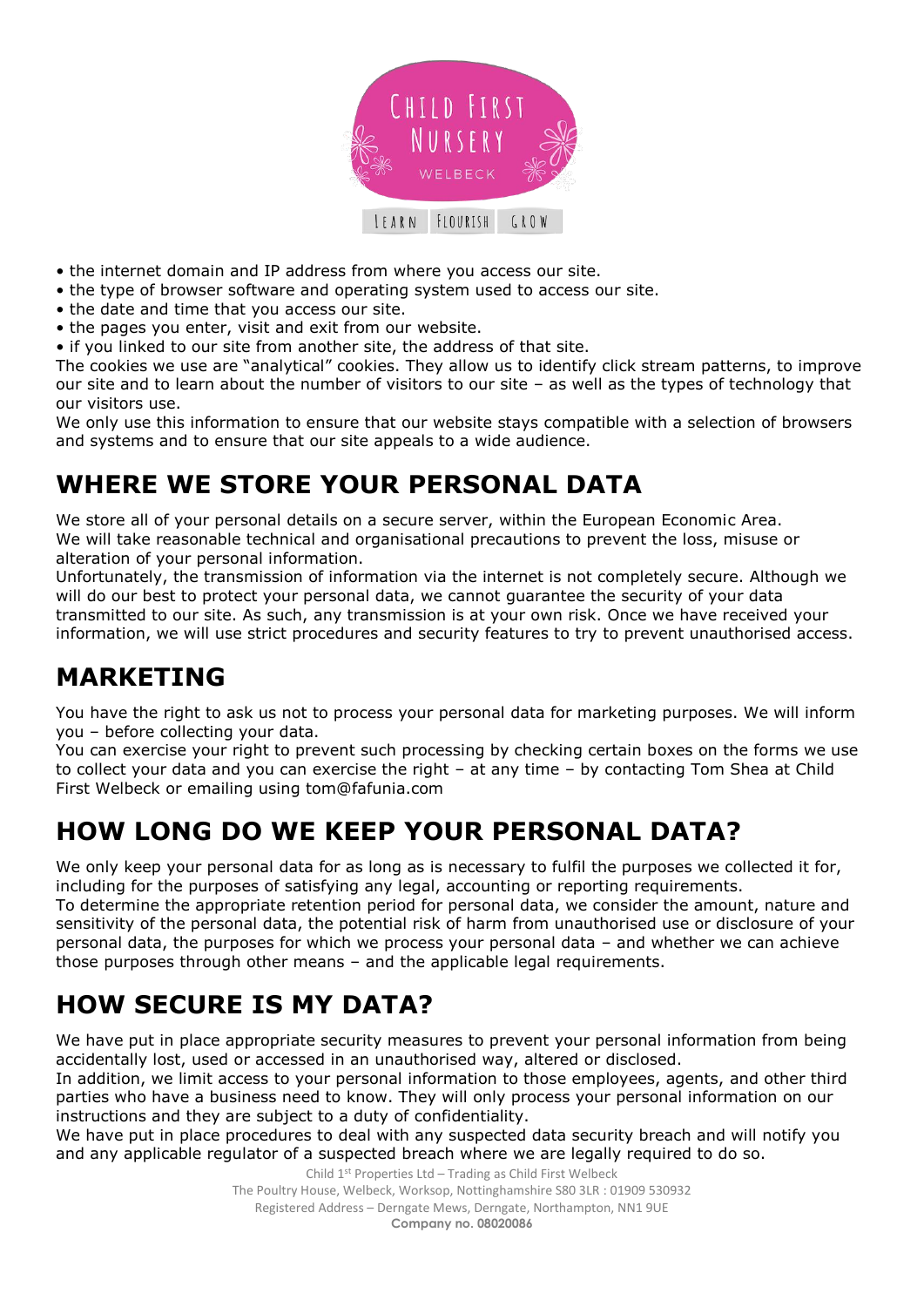

# **YOUR RIGHTS**

Under certain circumstances, by law you have the right to:

• Request access to your personal information (commonly known as a "data subject access request"). This enables you to receive a copy of the personal information we hold about you and to check that we are lawfully processing it.

• Request correction of the personal information that we hold about you. This enables you to have any incomplete or inaccurate information we hold about you corrected.

• Request erasure of your personal information. This enables you to ask us to delete or remove personal information where there is no good reason for us continuing to process it. You also have the right to ask us to delete or remove your personal information where you have exercised your right to object to processing (see below).

• Object to processing of your personal information where we are relying on a legitimate interest (or those of a third party) and there is something about your particular situation which makes you want to object to processing on this ground. You also have the right to object where we are processing your personal information for direct marketing purposes.

• Request the restriction of processing of your personal information. This enables you to ask us to suspend the processing of personal information about you, for example if you want us to establish its accuracy or the reason for processing it.

• Request the transfer of your personal information to another party.

If you want to review, verify, correct or request erasure of your personal information, object to the processing of your personal data, or request that we transfer a copy of your personal information to another party, please write to us at:

Child First Welbeck – Unit 24 Heathfield Ind Estate, Stacey Bushes, Milton Keynes, MK12 6HP You will not have to pay a fee to access your personal information (or to exercise any of the other rights). However, we may charge a reasonable fee if your request for access is clearly unfounded or excessive. Alternatively, we may refuse to comply with the request in such circumstances.

#### **YOUR RIGHT TO COMPLAIN**

If you have any problems with the way that we are handling your personal data, you should contact the Information Commissioner's Officer (ICO).

The ICO can be contacted by telephone on 0303 123 113 – Monday to Friday, between 9am and 5pm – or by email at [casework@ico.org.uk](mailto:casework@ico.org.uk). You can also visit the ICO's website by following this link: [https://ico.org.uk/.](https://ico.org.uk/)

## **CHANGES TO OUR PRIVACY POLICY**

We keep our privacy policy under regular review and any updates are posted on our site. This privacy policy was last updated on May 14<sup>th</sup> 2019.